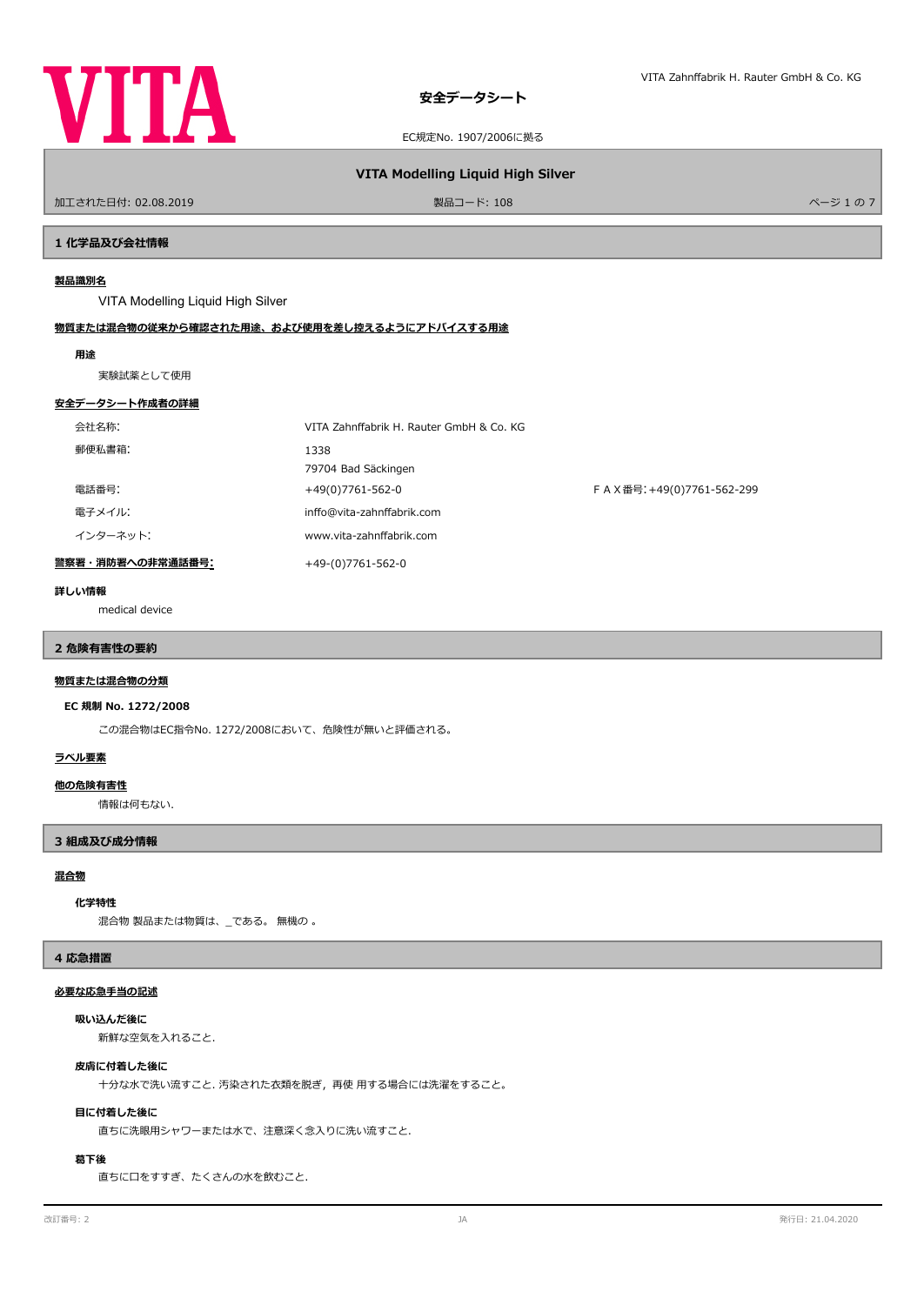

# **VITA Modelling Liquid High Silver**

ールエされた日付: 02.08.2019 しかい こうしょう おおとこ かんきょう かんきょう 製品コード: 108 パージ 2 の 7 ページ 2 の 7 パージ 2 の 7

### **最も重要な症状および作用、急性および後発性**

情報は何もない.

# **緊急治療および特別処置が必要な兆候**

症状に応じて処置すること。

### **5 火災時の措置**

### **消火剤**

#### **適切な消火剤**

消火対策を、周辺地域に適合するよう調整すること.

### **物質または混合物特有の危険有害性**

発火性ではない 。

# **消防士のための事前注意事項**

火災の場合: 自給式呼吸器具を着用すること。

### **追加の指摘**

汚染された消火用水は、分別して回収すること. 排水管や自然水系に流入させないこと.

### **6 漏出時の措置**

#### **人体に対する予防措置、保護具および緊急時措置**

個人用の保護具を使用すること。

#### **環境に対する予防措置**

下水道、あるいは自然水系に流入させないこと.

### **封じ込めおよび浄化方法と機材**

液体を凝固させる材質(砂、珪藻土、酸結合剤、万能接着剤)を用いて、取り除くこと. その受け入れた物

質は、廃棄物処理の章に従って、取り扱うこと.

# **他のセクションを参照**

安全取扱い: 参照箇所 節 7

個人用保護具: 参照箇所 節 8

廃棄物処理: 参照箇所 節 13

### **7 取扱い及び保管上の注意**

### **安全な取扱のための予防措置**

# **安全取り扱い注意事項**

特別な予防措置は必要ではない.

### **火災および爆発防護に関するアドバイス**

特別な防火対策は、必要ではない.

# **配合禁忌等、安全な保管条件**

### **倉庫と容器の需要**

容器は、密閉した状態を保つこと.

# **共同貯蔵に関する注意事項**

特別な予防措置は必要ではない.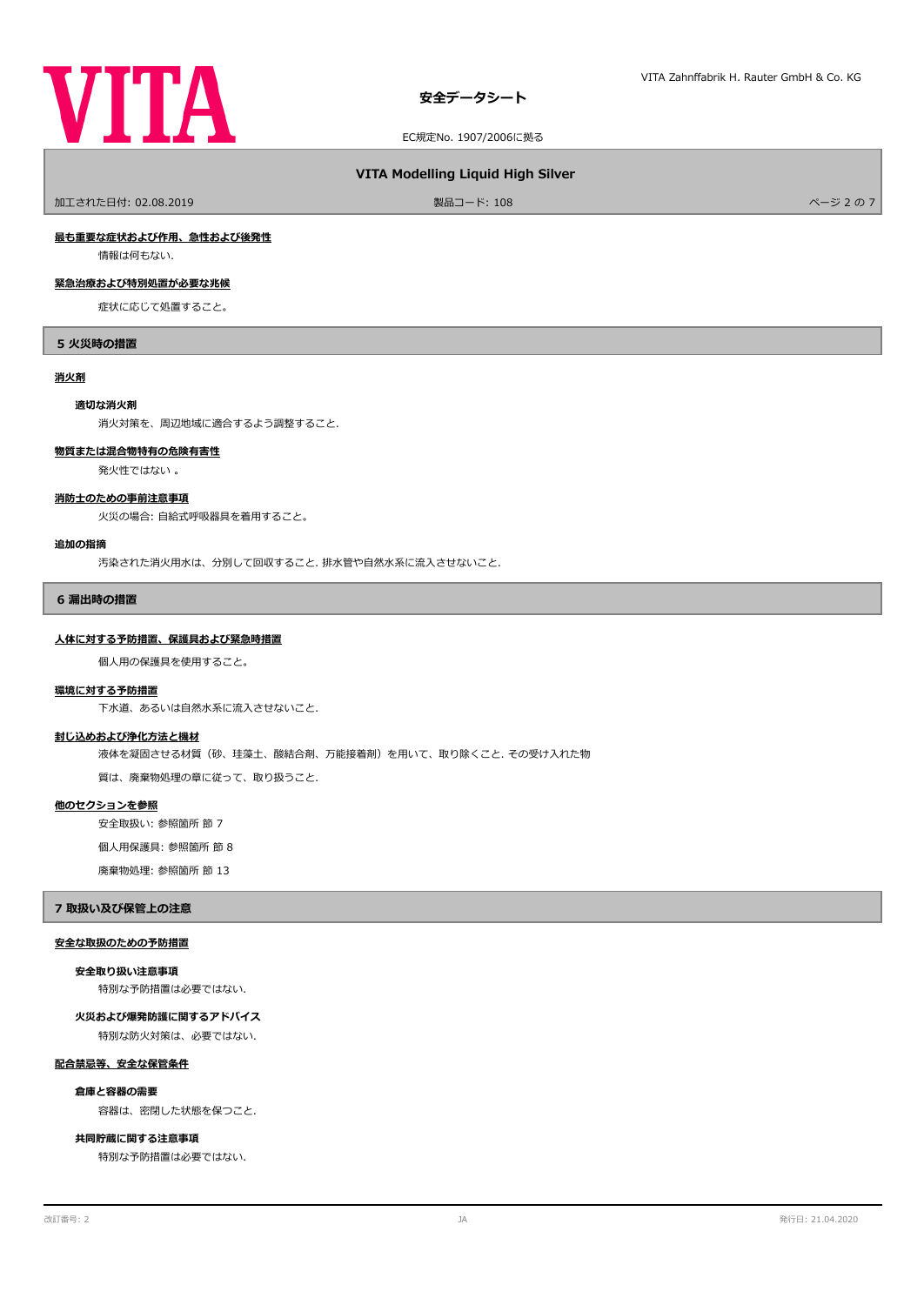

# **VITA Modelling Liquid High Silver**

加工された日付: 02.08.2019 製品コード: 108 ページ 3 の 7

# **8 ばく露防止及び保護措置**

# **管理パラメーター**

# **曝露防止**

### **保護・衛生対策**

汚染された衣類を脱ぐこと。 休憩の前又は作業終了後には手を洗うこと。 職場では、飲食、喫煙、鼻をかむ ことはしないこと.

### **眼/顔面用の保護具**

保護眼鏡/保護面を着用すること.

# **手の保護具**

化学物質を取り扱う際には、4桁の検査番号を含むCE表示のついた化学物質用保護手袋に限り、着用しなけれ ばならない. 化学物質用保護手袋は、職場で扱う危険物質の濃度や量に応じて、適したものを選ばなければな らない. 前述した保護手袋を特別な用途に使用する場合、手袋の製造者に、化学物質耐性について確認するこ とが望ましい. NBR (ニトリルゴム) 推奨される手袋製品 KCL Dermatril P

# **皮膚の保護**

防護衣の使用。

# **呼吸器の保護**

自然の換気を確保するために、窓を開けること.

# **9 物理的及び化学的性質**

### **基礎物理および化学特性の情報**

| 物質の状態:                | 液体の |          |  |  |
|-----------------------|-----|----------|--|--|
| 色.                    | 無色  |          |  |  |
| 臭い:                   | 無臭の |          |  |  |
| pH値:                  |     | 3,6      |  |  |
| 状態の変化                 |     |          |  |  |
| 融点:                   |     | 確定されていない |  |  |
| 沸点, 初留点及び沸騰範囲:        |     | 100 °C   |  |  |
| 引火点:                  |     | ?        |  |  |
| 引火性                   |     |          |  |  |
| 固体:                   |     | 非該当      |  |  |
| ガス:                   |     | 非該当      |  |  |
| 爆発特性                  |     |          |  |  |
| その製品は、(で)ない:爆発の危険がある。 |     |          |  |  |
| 爆発下限:                 |     | 確定されていない |  |  |
| 爆発上限:                 |     | 確定されていない |  |  |
| 自然発火温度                |     |          |  |  |
| 固体:                   |     | 非該当      |  |  |
| ガス:                   |     | 非該当      |  |  |
| 分解温度:                 |     | 確定されていない |  |  |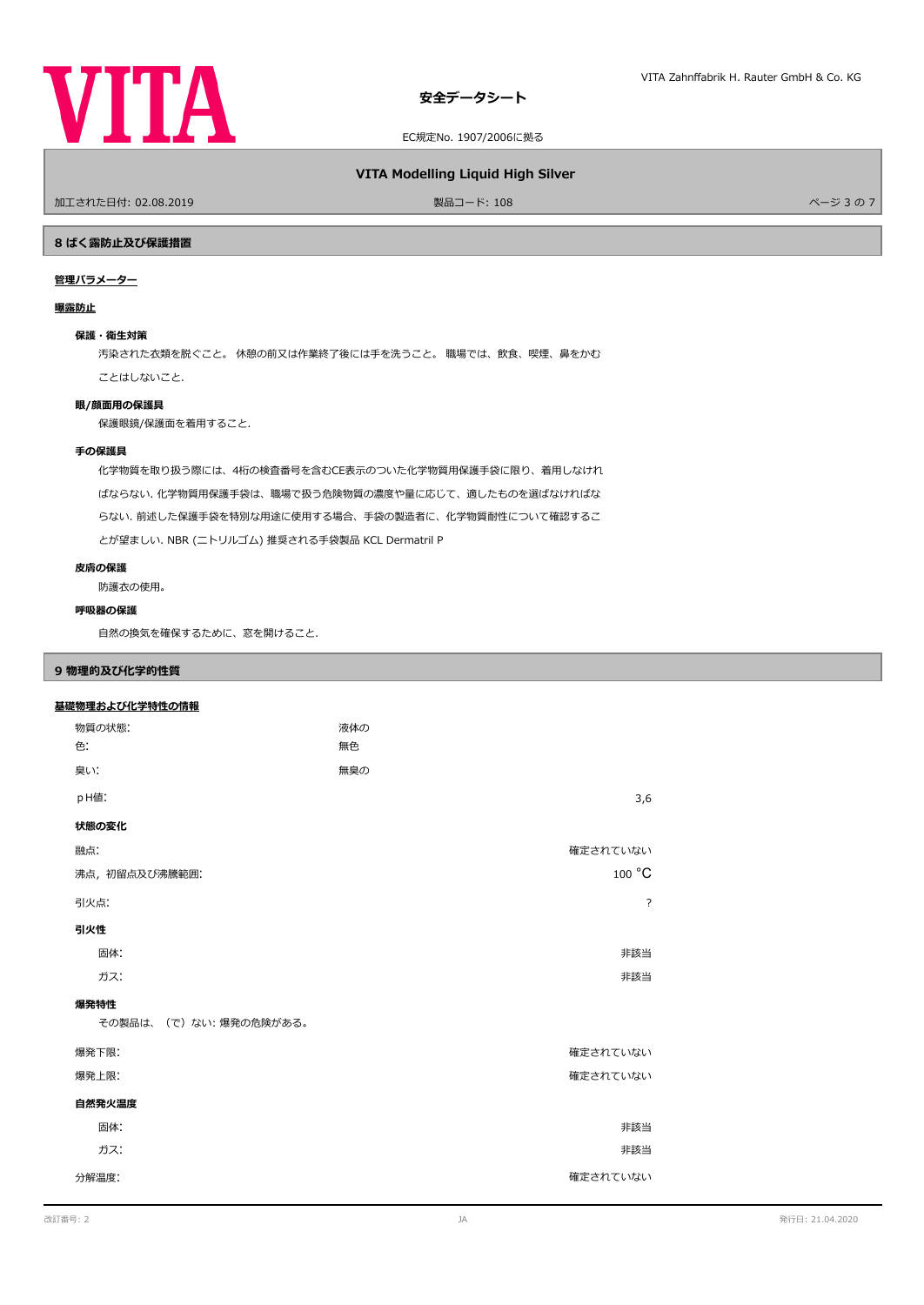

# **安全データシート**

EC規定No. 1907/2006に拠る

| VITA Modelling Liquid High Silver |                           |        |  |  |  |  |  |
|-----------------------------------|---------------------------|--------|--|--|--|--|--|
| 加工された日付: 02.08.2019               | 製品コード: 108                | ページ4の7 |  |  |  |  |  |
| 酸化特性<br>燃焼を促進しない。                 |                           |        |  |  |  |  |  |
| 蒸気圧:<br>$(\tau$ 50 °C)            | $\le$ =1100 hPa           |        |  |  |  |  |  |
| 密度:                               | 0,99900 g/cm <sup>3</sup> |        |  |  |  |  |  |
| 溶媒に対する溶解性<br>確定されていない             |                           |        |  |  |  |  |  |
| 水分配係数:                            | 確定されていない                  |        |  |  |  |  |  |
| 蒸気密度:                             | 確定されていない                  |        |  |  |  |  |  |
| 蒸発速度:                             | 確定されていない                  |        |  |  |  |  |  |
| その他の情報                            |                           |        |  |  |  |  |  |
| 固形分濃度:                            | 0,1%                      |        |  |  |  |  |  |

# **10 安定性及び反応性**

### **反応性**

規定に従って取扱い及び貯蔵される場合、有害反応はない。

#### **化学的安定性**

本製品を通常の常温で保管すると安定である。

#### **危険有害反応性の可能性**

知られた有害反応はない。

# **避けるべき条件**

(一つも、何も、誰も)ない/(一つも、何も、誰も)ない

### **不適合物質**

情報は何もない.

# **危険有害性のある分解生成物**

既に知られた有害分解製品はない。

# **11 有害性情報**

# **毒性情報**

### **急性毒性**

入手可能なデータによれば、分類基準が満たされていない。

### **刺激性及び腐食性**

入手可能なデータによれば、分類基準が満たされていない。

# **感作性影響**

入手可能なデータによれば、分類基準が満たされていない。

# **生殖における発ガン性/変異原性/有毒性の影響**

入手可能なデータによれば、分類基準が満たされていない。

### **特定標的臓器毒性(単回暴露)**

入手可能なデータによれば、分類基準が満たされていない。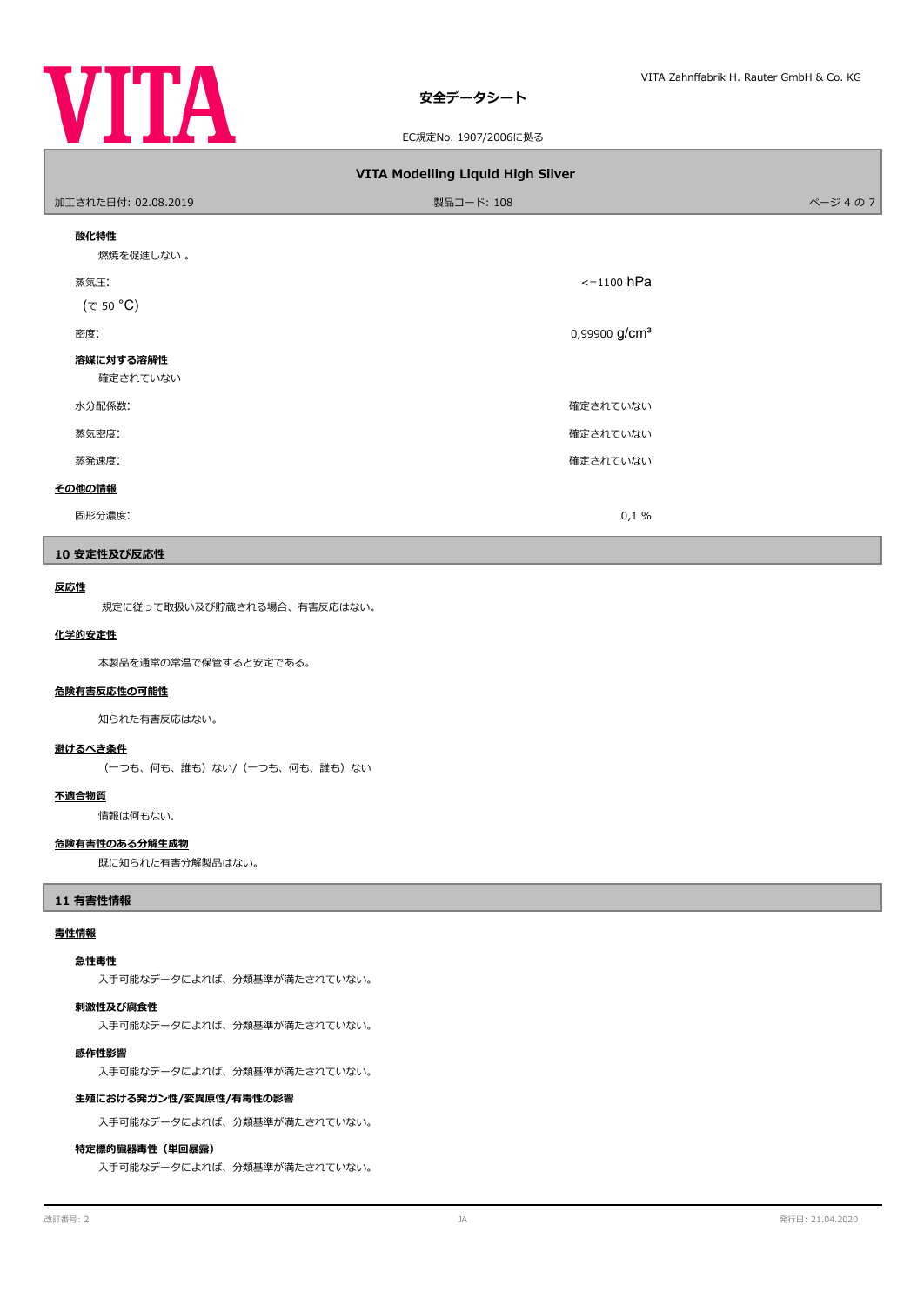

# **VITA Modelling Liquid High Silver**

ールエされた日付: 02.08.2019 しかい インタン アンディアン リード: 108 ページ 5 の 7 ページ 5 の 7 ページ 5 の 7 ページ 5 の 7

### **特定標的臓器毒性(反復暴露)**

入手可能なデータによれば、分類基準が満たされていない。

### **吸引性呼吸器有害性**

入手可能なデータによれば、分類基準が満たされていない。

### **テストに関するその他のインフォーメーション**

この混合物はEC指令No 1272/2008 [CLP]において、危険性が無いと評価される.

# **12 環境影響情報**

### **毒性**

その製品は、(で)ない: 生態毒性。

### **残留性と分解性**

その製品は、検査されなかった.

# **生物蓄積性**

その製品は、検査されなかった.

### **土壌中の移動度**

その製品は、検査されなかった.

# **他の有害影響**

情報は何もない.

### **詳しい情報**

環境への放出を避けること。

# **13 廃棄上の注意**

# **廃棄物処理方法**

#### **廃棄の勧告**

下水道、あるいは自然水系に流入させないこと. 廃棄物は該当法規に従って廃棄すること。

### **汚染した包装**

十分な水で洗い流すこと. 完全に中身が空の包装容器は、再生利用に引き渡すことができる.

# **14 輸送上の注意**

### **海上輸送 (IMDG)**

|                       | UN番号:           | No dangerous good in sense off this transport regulation  |
|-----------------------|-----------------|-----------------------------------------------------------|
|                       | 正式の国連輸送名:       | No dangerous good in sense off this transport regulation. |
|                       | 輸送における危険有害性クラス: | No dangerous good in sense off this transport regulation. |
|                       | 包装等級(PG):       | No dangerous good in sense off this transport regulation. |
| 空輸 (ICAO-TI/IATA-DGR) |                 |                                                           |
|                       | UN番号:           | No dangerous good in sense off this transport regulation  |
|                       | 正式の国連輸送名:       | No dangerous good in sense off this transport regulation. |
|                       | 輸送における危険有害性クラス: | No dangerous good in sense off this transport regulation. |
|                       | 包装等級(PG):       | No dangerous good in sense off this transport regulation. |
|                       |                 |                                                           |

# **環境危険有害性**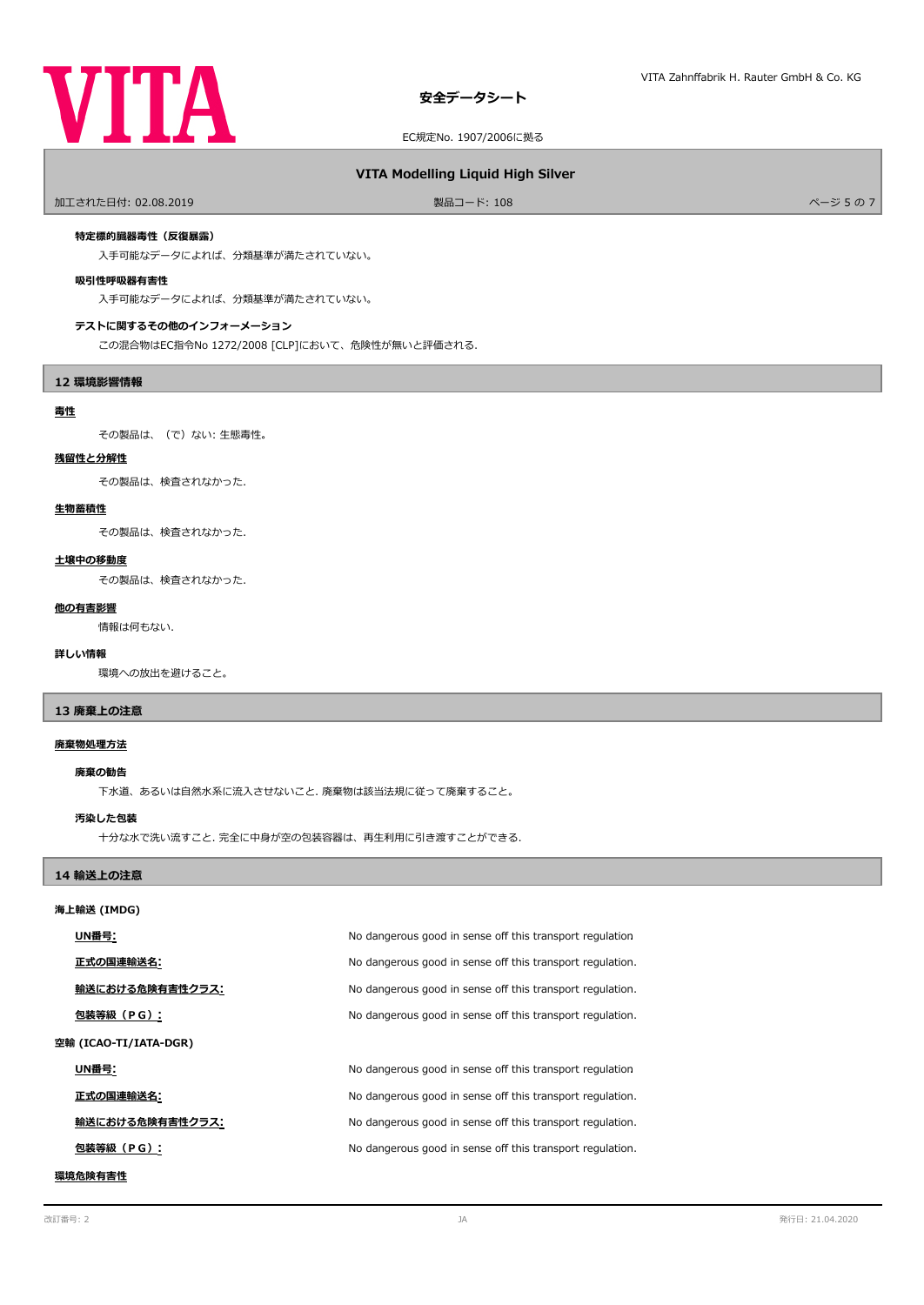

# **安全データシート**

EC規定No. 1907/2006に拠る

# **VITA Modelling Liquid High Silver**

| 加工された日付: 02.08.2019 | 製品コード: 108 | ページ 6の7 |
|---------------------|------------|---------|
|                     |            |         |

環境に有害である: まんない しんけい しんいえい

**使用者のための特別な予防措置**

情報は何もない.

# **MARPOL 73/78 の付属文書 II および IBC Code に準拠するバルク輸送**

非該当

### **15 適用法令**

# **物質または混合物に固有の安全、健康および環境に関する規則/法律**

#### **国内規定情報**

水に与える有害性等級 (ドイツ): カンチャング キャンパ 1 - 水の汚染力は弱い

# **16 その他の情報**

### **略称と頭字語の説明**

ADR: Accord européen sur le transport des marchandises dangereuses par Route

(European Agreement concerning the International Carriage of Dangerous Goods by Road)

IMDG: International Maritime Code ffor Dangerous Goods

IATA: International Air Transport Association

GHS: Globally Harmonized System off Classiffcation and Labelling off Chemicals

EINECS: European Inventory of Existing Commercial Chemical Substances

ELINCS: European List off Notiffed Chemical Substances

CAS: Chemical Abstracts Service

LC50: Lethal concentration, 50%

LD50: Lethal dose, 50%

CLP: Classifcation, labelling and Packaging

REACH: Registration, Evaluation and Authorization off Chemicals

GHS: Globally Harmonised System off Classiffcation, Labelling and Packaging off Chemicals

UN: United Nations

DNEL: Derived No Efect Level

DMEL: Derived Minimal Efect Level

PNEC: Predicted No Efect Concentration

ATE: Acute toxicity estimate

LL50: Lethal loading, 50%

EL50: Efect loading, 50%

EC50: Efective Concentration 50%

ErC50: Efective Concentration 50%, growth rate

NOEC: No Observed Efect Concentration

BCF: Bio-concentration factor

PBT: persistent, bioaccumulative, toxic

vPvB: very persistent, very bioaccumulative

RID: Regulations concerning the international carriage off dangerous goods by rail

ADN: European Agreement concerning the International Carriage off Dangerous Goods by Inland